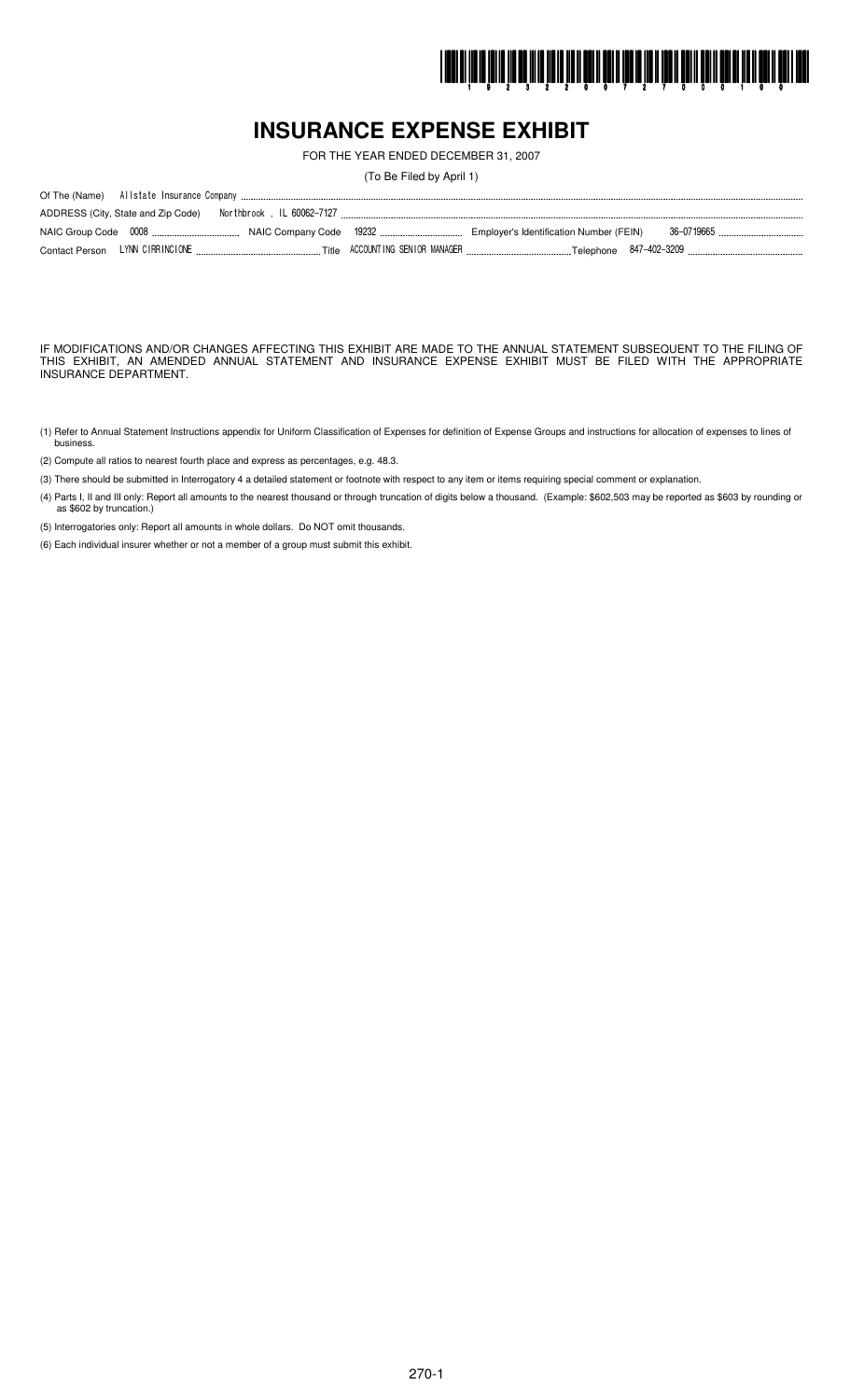# **INTERROGATORIES**

| $\mathbf{1}$ . | Change in reserve for deferred maternity and other similar benefits are reflected in:                                                       |                  |
|----------------|---------------------------------------------------------------------------------------------------------------------------------------------|------------------|
|                |                                                                                                                                             |                  |
|                |                                                                                                                                             |                  |
|                |                                                                                                                                             | [X]              |
|                |                                                                                                                                             |                  |
| 2.             | Indicate amounts received from securities subject to proration for federal tax purposes. Report amounts in whole dollars only:              |                  |
|                |                                                                                                                                             |                  |
|                |                                                                                                                                             |                  |
|                |                                                                                                                                             |                  |
|                |                                                                                                                                             |                  |
|                |                                                                                                                                             |                  |
| 3.             | Indicate amounts shown in the Annual Statement for the following items. Report amounts in whole dollars only:                               |                  |
|                |                                                                                                                                             |                  |
|                |                                                                                                                                             |                  |
| 4.1            | The information provided in the Insurance Expense Exhibit will be used by many persons to estimate the allocation of expenses and profit to | Yes [ ] No [ X ] |
| 4.2            |                                                                                                                                             |                  |
|                | Statement may be attached.                                                                                                                  |                  |
|                |                                                                                                                                             |                  |

4.3 If yes, explain:

The Miscellaneous taxes unassigned reflected on Parts II and III are tax expenses that were incurred in states and provinces where AIC is licensed but does not write any business.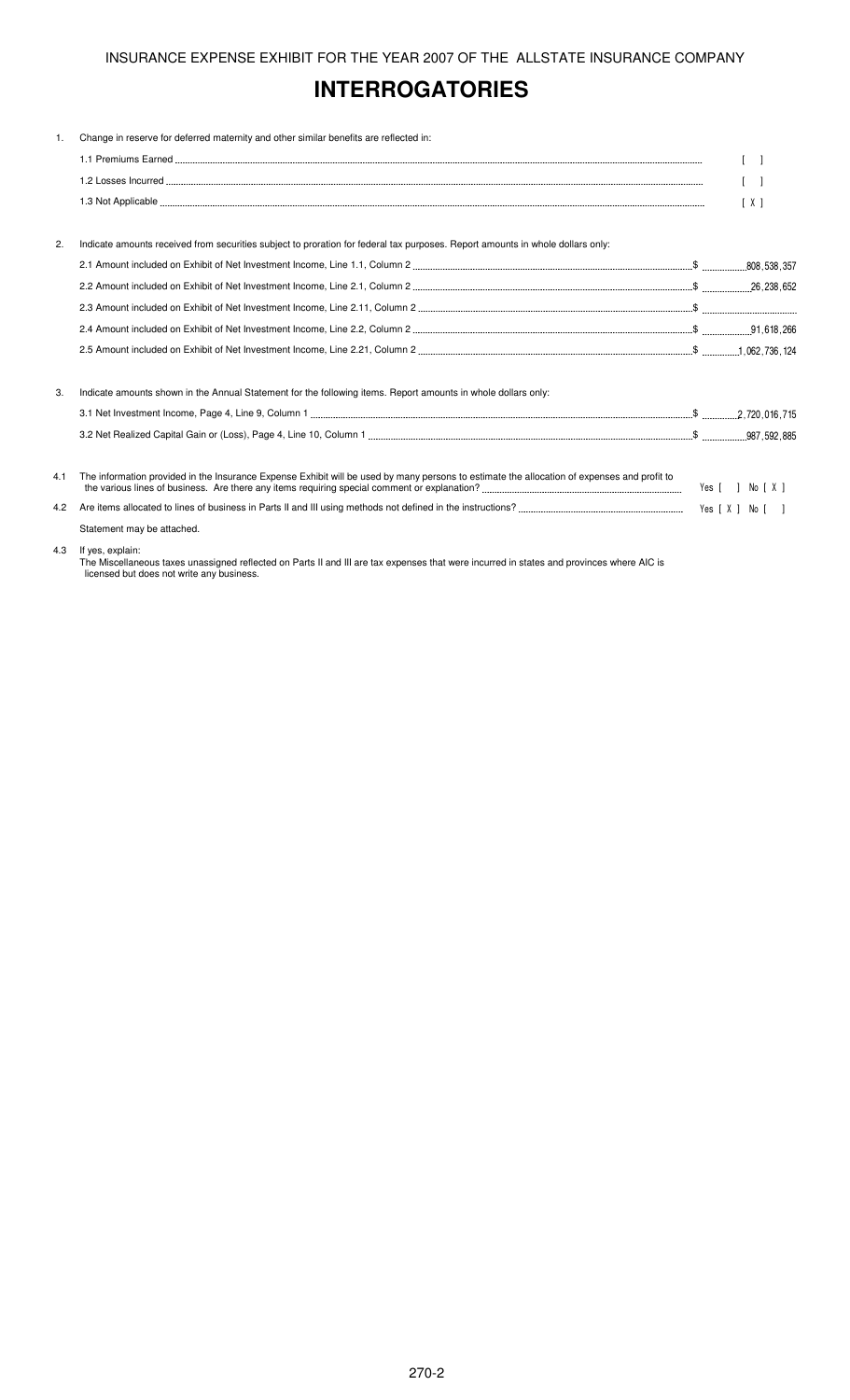## **PART I - ALLOCATION TO EXPENSE GROUPS**

|       |                                                              |                                  | (000 OMITTED)                                       |                                    |                                         |                |                             |
|-------|--------------------------------------------------------------|----------------------------------|-----------------------------------------------------|------------------------------------|-----------------------------------------|----------------|-----------------------------|
|       |                                                              | 1                                | $\overline{2}$                                      | <b>Other Underwriting Expenses</b> | $\overline{4}$                          | 5              | 6                           |
|       |                                                              | Loss Adjustment                  | Acquisition, Field<br>Supervision and<br>Collection | General                            | Taxes, Licenses                         | Investment     |                             |
|       | <b>Operating Expense Classifications</b>                     | Expense                          | Expenses                                            | Expenses                           | and Fees                                | Expenses       | <b>Total Expenses</b>       |
| 1.    | Claim adjustment services:                                   |                                  |                                                     |                                    |                                         |                |                             |
|       |                                                              |                                  |                                                     |                                    |                                         |                | .254,991<br>.               |
|       |                                                              |                                  |                                                     |                                    |                                         |                | .332,164<br>.               |
|       |                                                              |                                  |                                                     |                                    |                                         |                |                             |
|       | 1.4 Net claim adjustment services (Lines                     |                                  |                                                     |                                    |                                         |                | .605,260                    |
| 2.    | Commission and brokerage:                                    |                                  |                                                     |                                    |                                         |                |                             |
|       | 2.2 Reinsurance assumed excluding                            |                                  |                                                     |                                    |                                         |                |                             |
|       | 2.3 Reinsurance ceded excluding                              |                                  |                                                     |                                    |                                         |                | .976                        |
|       |                                                              |                                  |                                                     |                                    |                                         |                | 125, 291                    |
|       |                                                              |                                  |                                                     | ________________________________   |                                         |                |                             |
|       |                                                              |                                  |                                                     |                                    |                                         |                |                             |
|       |                                                              |                                  |                                                     |                                    |                                         |                |                             |
|       |                                                              |                                  |                                                     |                                    | __________________________________      |                |                             |
|       | 2.8 Net commission and brokerage (Lines                      |                                  |                                                     |                                    | <br> ---------------------------------- |                |                             |
| 3.    |                                                              |                                  |                                                     |                                    |                                         |                |                             |
| 4.    |                                                              |                                  |                                                     |                                    |                                         |                |                             |
| 5.    |                                                              |                                  |                                                     |                                    |                                         |                |                             |
| 6.    |                                                              |                                  |                                                     |                                    |                                         |                |                             |
| 7.    |                                                              |                                  |                                                     |                                    |                                         |                |                             |
| 8.    | Salary related items:                                        |                                  |                                                     |                                    |                                         |                |                             |
|       |                                                              |                                  |                                                     |                                    |                                         |                |                             |
|       |                                                              |                                  | $\frac{1}{22,884}$                                  |                                    |                                         |                |                             |
| 9.    |                                                              |                                  | 187,378                                             | 120, 118                           |                                         | 7,727          | 636,873                     |
| 10.   |                                                              |                                  |                                                     |                                    |                                         | 140            | 4.638                       |
|       |                                                              |                                  |                                                     |                                    |                                         |                |                             |
| 11.   |                                                              |                                  | -------------------------------                     |                                    |                                         |                |                             |
| 12.   |                                                              |                                  | 44,577                                              | 23,072                             |                                         |                | 160,265                     |
| 13.   |                                                              |                                  | 36,585                                              | 55,761                             |                                         | $\ldots$ (248) | .203,349<br>.               |
| 14.   |                                                              |                                  | 13,475                                              | 17,384                             |                                         | 537            | 45,903                      |
| 15.   | Cost or depreciation of EDP equipment                        |                                  |                                                     |                                    |                                         |                |                             |
|       |                                                              |                                  |                                                     | $\frac{90.107}{200.107}$           |                                         |                | 265,209                     |
| 16.   |                                                              |                                  |                                                     | 18,663                             |                                         | 2,124          | 52,252                      |
| 17.   | Postage, telephone and telegraph,                            |                                  | 138,437                                             | .83, 201                           |                                         |                | .287,565                    |
|       |                                                              |                                  |                                                     | .                                  |                                         | 354            |                             |
| 18.   |                                                              |                                  | 4.837                                               | .34,824                            |                                         | 2,135          | .57,021                     |
| 19.   |                                                              |                                  | 1,344,052                                           | 1,069,605                          |                                         | 54,898         | .4, 351, 094<br>.           |
| 20.   | Taxes, licenses and fees:                                    |                                  |                                                     |                                    |                                         |                |                             |
|       | 20.1 State and local insurance taxes                         |                                  |                                                     |                                    |                                         |                |                             |
|       | deducting guaranty association                               |                                  |                                                     |                                    |                                         |                |                             |
|       |                                                              | -------------------------------- |                                                     |                                    | 586,687<br>.                            |                | .586,687                    |
|       | 20.2 Insurance department licenses and                       |                                  |                                                     |                                    |                                         |                |                             |
|       | fees<br>20.3 Gross quaranty association                      |                                  |                                                     |                                    |                                         |                | 11,694                      |
|       | 20.4 All other (excluding Federal and                        |                                  |                                                     |                                    |                                         |                |                             |
|       | 20.5 Total taxes, licenses and fees (Lines                   |                                  |                                                     |                                    | $\frac{1}{63,846}$                      |                | .63, 846<br>.               |
|       |                                                              |                                  |                                                     |                                    |                                         |                | .659,920                    |
| 21.   |                                                              |                                  |                                                     |                                    |                                         |                | .34,106<br>---------------- |
| 22.   |                                                              |                                  |                                                     |                                    |                                         | 11.751         | 11,751                      |
| 23.   |                                                              |                                  |                                                     |                                    |                                         |                | <u>XXX</u>                  |
| 24.   | Aggregate write-ins for miscellaneous                        |                                  |                                                     |                                    |                                         |                |                             |
|       | operating expenses                                           | 457,437                          | 157,790                                             | 177,545                            |                                         | 8,065          | 800,837                     |
| 25.   | TOTAL EXPENSES INCURRED                                      | 2,945,237                        | 4,539,450                                           | 1,247,150                          | 659,920                                 | 108,820        | 9,500,577                   |
|       | <b>DETAILS OF WRITE-INS</b>                                  |                                  |                                                     |                                    |                                         |                |                             |
| 2401. |                                                              |                                  | 170.904                                             |                                    |                                         |                | 793,348                     |
| 2402. |                                                              |                                  | 6,078                                               | 69,985                             |                                         |                | 80,296                      |
| 2403. |                                                              |                                  |                                                     | .22,374                            |                                         | 500            | .22,884                     |
| 2498. | Summary of remaining write-ins for Line                      |                                  |                                                     |                                    |                                         |                |                             |
|       |                                                              |                                  |                                                     |                                    |                                         |                | (95,690)                    |
| 2499. | Totals (Lines 2401 through 2403 plus<br>2498)(Line 24 above) | 457, 437                         | 157,790                                             | 177,545                            |                                         | 8,065          | 800,837                     |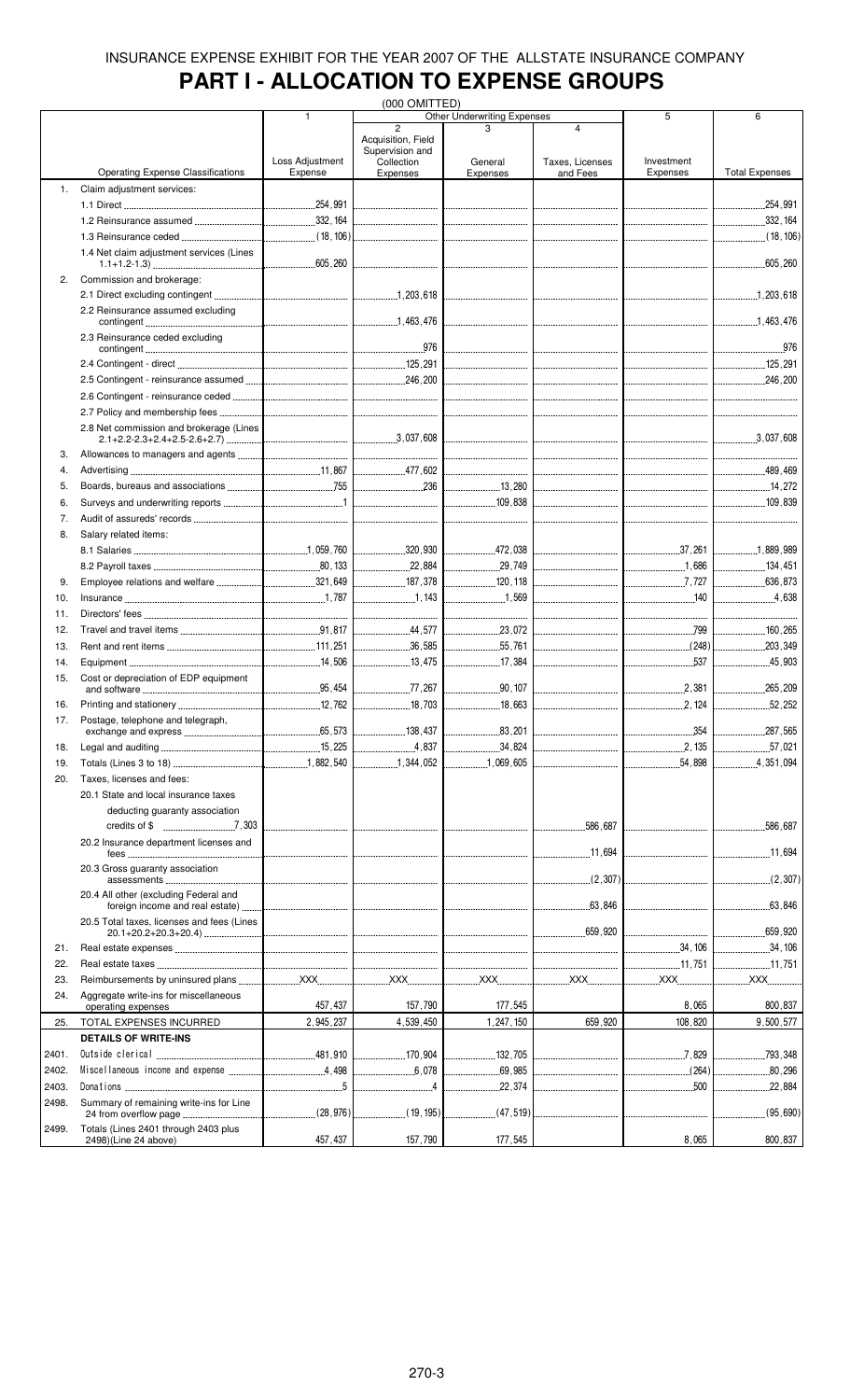### **PART II - ALLOCATION TO LINES OF BUSINESS NET OF REINSURANCE**

PREMIUMS, LOSSES, EXPENSES, RESERVES AND PROFITS AND PERCENTAGES TO PREMIUMS EARNED FOR BUSINESS NET OF REINSURANCE

(000 OMITTED)

|            |                                                             | Premiums Written<br>(Pg. 8, Pt. 1B,<br>Col. 6) |                | Premiums Earned<br>(Pg. 6, Pt. 1,<br>Col. 4) |                | Dividends to<br>Policyholders<br>(Pg. 4, Line 17) |               | <b>Incurred Loss</b><br>(Pg. 9, Pt. 2, Col. 7) |            | Defense and Cost<br><b>Containment Expenses</b><br>Incurred |        | Adjusting and Other<br>Expenses Incurred |       | <b>Unpaid Losses</b><br>(Pg. 10, Pt. 2A, Col. 8) |                   | Defense and Cost<br><b>Containment Expenses</b><br>Unpaid |          | Adjusting and Other<br><b>Expenses Unpaid</b> |         | <b>Unearned Premium</b><br>Reserves<br>(Pg. 7, Pt. 1A, Col. 5) |         | Agents' Balances |                 |
|------------|-------------------------------------------------------------|------------------------------------------------|----------------|----------------------------------------------|----------------|---------------------------------------------------|---------------|------------------------------------------------|------------|-------------------------------------------------------------|--------|------------------------------------------|-------|--------------------------------------------------|-------------------|-----------------------------------------------------------|----------|-----------------------------------------------|---------|----------------------------------------------------------------|---------|------------------|-----------------|
|            |                                                             |                                                | $\overline{c}$ | 3                                            | $\overline{4}$ | -5                                                | $\epsilon$    |                                                |            | 9                                                           | 10     | 11                                       | 12    | 13                                               | 14                | 15                                                        | 16       | 17                                            | 18      | 19                                                             | 20      | 21               |                 |
|            |                                                             | Amount                                         | $\%$           | Amount                                       | $\%$           | Amount                                            | $\frac{1}{2}$ | Amount                                         | $\%$       | Amount                                                      | %      | Amount                                   | $\%$  | Amount                                           | $\%$              | Amount                                                    | %        | Amount                                        | $\%$    | Amount                                                         | $\%$    | Amount           | $\frac{22}{\%}$ |
|            | Fire                                                        | .73,956                                        | XXX.           | .76,688                                      | .100.0         |                                                   |               | 43,037                                         | 56.1       | .3,901                                                      | .5.1   | .8,600                                   | .11.2 | 24,841                                           | .32.4             | 2,576                                                     | 3.4      | .2,489                                        | .3.2    | 41,309                                                         | .53.9   | 11,895           | .15.5           |
| 2.1        | Allied Lines                                                | 59.568                                         | XXX.           | .62.587                                      | .100.0         |                                                   |               | 19.625                                         | 31.4       | .600                                                        | .1.0   | 4.575                                    | .7.3  | .7.687                                           | .12.3             | 694                                                       | .1.1     | .3.421                                        | .5.5    | 32.774                                                         | 52.4    | 9.595            | .15.3           |
| 2.2        | Multiple Peril Crop                                         |                                                | XXX.           |                                              | .100.0         |                                                   |               |                                                |            |                                                             |        |                                          |       |                                                  |                   |                                                           |          |                                               |         |                                                                |         |                  |                 |
| 2.3        | Federal Flood.                                              |                                                | XXX.           |                                              | .100.0         |                                                   |               |                                                |            |                                                             |        | 8.439                                    |       |                                                  |                   |                                                           |          |                                               |         |                                                                |         | (916)            |                 |
| 3.         | Farmowners Multiple Peril                                   |                                                | XXX.           |                                              | ,100.0         |                                                   |               | (3)                                            |            |                                                             |        |                                          |       |                                                  |                   |                                                           |          |                                               |         |                                                                |         |                  |                 |
|            | Homeowners Multiple Peril                                   | 6.129.020                                      | <b>XXX</b>     | 6,100,737                                    | .100.0         | (2)                                               | 0.0           | 3.303.149                                      | 54.1       | 96.087                                                      | 1.6    | 598.182                                  | 9.8   | 1.740.324                                        | .28.5             | 178.533                                                   | .2.9     | 217,032                                       | .3.6    | .3.461.895                                                     | .56.7   | .986,373         | .16.2           |
| 5.1        | Commercial Multiple Peril (Non-                             | .426.367                                       | XXX.           | 425.780                                      | .100.0         |                                                   |               | 256,587                                        | 60.3       | .2,609                                                      | 0.6    | 50,342                                   | .11.8 | 123, 190                                         | .28.9             | .5.572                                                    | .13      | .26, 830                                      | .6.3    | .231,729                                                       | 54.4    | .68,681          | .16.1           |
| 5.2        | Liability Portion).<br>Commercial Multiple Peril (Liability |                                                |                |                                              |                |                                                   |               |                                                |            |                                                             |        |                                          |       |                                                  |                   |                                                           |          |                                               |         |                                                                |         |                  |                 |
|            | Portion)                                                    | .163,735                                       | XXX.           | .166,582                                     | ,100.0         |                                                   |               | 39,052                                         | 23.4       | .24.629                                                     | 14.8   | 10,648                                   | 6.4   | 156,811                                          | .94.1             | .52.889                                                   | .31.7    | .8,607                                        | .5.2    | .81,906                                                        | 49.2    | .26, 288         | .15.8           |
|            | Mortgage Guaranty                                           |                                                | XXX.           |                                              | .100.0         |                                                   |               |                                                |            |                                                             |        |                                          |       |                                                  |                   |                                                           |          |                                               |         |                                                                |         |                  |                 |
|            | Ocean Marine                                                | .6.546                                         | XXX.           | .6,352                                       | .100.0         |                                                   |               | .2.211                                         | 34.8       | .149                                                        | 2.3    | 764                                      | .12.0 | 1,342                                            | .21.1             | .56                                                       | 0.9      | .263                                          | .4.1    | .2.944                                                         | 46.3    | .1.054           | .16.6           |
| 9          | <b>Inland Marine</b>                                        | .254,179                                       | XXX.           | 250,441                                      | .100.0         |                                                   |               | .82,346                                        | 32.9       | .2.956                                                      | .1.2   | 28.658                                   | .11.4 | 28.518                                           | .11.4             | 3.914                                                     | .1.6     | 7.134                                         | 2.8     | 124,539                                                        | 49.7    | 40,943           | 16.3            |
| 10.        | Financial Guaranty                                          |                                                | XXX.           |                                              | 100.0          |                                                   |               |                                                |            |                                                             |        |                                          |       |                                                  |                   |                                                           |          |                                               |         |                                                                |         |                  |                 |
| 11.        | Medical Malpractice                                         |                                                | XXX.           |                                              | 100.0          |                                                   |               | 33                                             |            | (12)                                                        |        |                                          |       | 1,383                                            |                   | 368                                                       |          | 27                                            |         |                                                                |         |                  |                 |
| 12.        | Earthquake                                                  | 5.738                                          | XXX.           | 17,707                                       | .100.0         |                                                   |               | (3, 440)                                       | (19.4)     | (1,678)                                                     | (9.5)  | (158)                                    | (0.9) | 246                                              | 1.4               | 86                                                        | 0.5      | 2,785                                         | 15.7    | 3,243                                                          | 18.3    | 924              | 5.2             |
| 13.        | Group A&H (See Interrogatory 1)                             |                                                | XXX.           |                                              | .100.0         |                                                   |               | .21                                            |            |                                                             |        |                                          |       | 37                                               |                   |                                                           |          |                                               |         |                                                                |         |                  |                 |
| 14.        | Credit A&H                                                  |                                                |                |                                              |                |                                                   |               |                                                |            |                                                             |        |                                          |       |                                                  |                   |                                                           |          |                                               |         |                                                                |         |                  |                 |
|            |                                                             |                                                |                |                                              |                |                                                   |               |                                                |            |                                                             |        |                                          |       |                                                  | 2,335,293         |                                                           |          |                                               |         |                                                                |         |                  |                 |
|            |                                                             |                                                | XXX.           |                                              | .100.0         |                                                   |               |                                                | .3.000.0   |                                                             |        |                                          |       | .234                                             | .800.0            |                                                           |          |                                               |         |                                                                |         |                  |                 |
| 15.        | Other A&H (See Interrogatory 1)                             |                                                | XXX.           |                                              | .100.0         |                                                   |               | $\cdot$ 8                                      |            |                                                             |        |                                          |       | 18                                               |                   |                                                           |          |                                               |         |                                                                |         |                  |                 |
| 16.        | Workers' Compensation                                       | .233                                           | XXX.           | .237                                         | .100.0         |                                                   |               | .1.574                                         | 662.8      | .924                                                        | .389.1 | .56                                      | .23.7 |                                                  | 131,099 .55,214.6 | .2.494                                                    | 1,050.2  | .2.097                                        | 883.2   | (793)                                                          | (333.9) | 37               | .15.8           |
| 17.        | Other Liability.                                            | .114.313                                       | XXX.           | 113.644                                      | .100.0         |                                                   |               | .111.640                                       | 98.2       | .24.369                                                     | 21.4   | .22,150                                  | .19.5 | 420.881                                          | .370.4            | 59.861                                                    | .52.7    | .26,303                                       | .23.1   | 54.410                                                         | 47.9    | 18.414           | .16.2           |
| 18.        | Products Liability                                          | .1.864                                         | XXX.           | .1,985                                       | ,100.0         |                                                   |               | (272)                                          | (13.7)     | 319                                                         | 16.1   | .3.348                                   | 168.6 | .1, 158, 475                                     | .58,362.6         | .210,695                                                  | 10.614.6 | .42,100                                       | 2,120.9 | .367                                                           | 18.5    | .300             | .15.1           |
| 19.1, 19.2 | Private Passenger Auto Liability                            | 9,595,698                                      | XXX.           | .9.624.943                                   | .100.0         | (3)                                               | 0.0           | .5,593,192                                     | .58.1      | 398.789                                                     | .4.1   | 993.049                                  | .10.3 | .6,694,655                                       | .69.6             | .1,298,716                                                | .13.5    | 745,727                                       | .7.7    | .2,572,555                                                     | .26.7   | 1,545,628        | .16.1           |
| 19.3, 19.4 | Commercial Auto Liability                                   | .348,985                                       | XXX.           | .369,845                                     | .100.0         |                                                   |               | .161,093                                       | 43.6       | .15,621                                                     | 4.2    | .32,537                                  | 8.8   | .434,565                                         | .117.5            | .48,523                                                   | .13.1    | .24,443                                       | .6.6    | .168,919                                                       | .45.7   | .56,203          | .15.2           |
| 21.1       | Private Passenger Auto Physical                             |                                                |                |                                              |                |                                                   |               |                                                |            |                                                             |        |                                          |       |                                                  |                   |                                                           |          |                                               |         |                                                                |         |                  |                 |
|            | Damage                                                      | .7,720,945                                     | XXX.           | 7,678,579                                    | 100.0          | (3)                                               | 0.0           | 3,632,383                                      | 47.3       | 35,265                                                      | 0.5    | 566,678                                  | .7.4  | 219,686                                          | .2.9              | 20,097                                                    | .0.3     | .67,442                                       | .0.9    | .2,020,331                                                     | 26.3    | 1,243,719        | 16.2            |
| 21.2       | Commercial Auto Physical Damage                             | 139, 195                                       | XXX.           | 146,813                                      | 100.0          |                                                   |               | 55, 177                                        | 37.6       | .566                                                        | 0.4    | 12,038                                   | 8.2   | 4,532                                            | 3.1               | 283                                                       | 0.2      | .1,946                                        | .1.3    | .67,239                                                        | 45.8    | 22,422           | 15.3            |
| 22.        | Aircraft (all perils)                                       | .46                                            | XXX.           | .47                                          | 100.0          |                                                   |               | (1, 305)                                       | (2.779.3)  | .99                                                         | .210.5 | (2)                                      | (4.9) | .3,858                                           | .8,217.8          | .55                                                       | .117.9   | $-24$                                         | .52.1   | $-22$                                                          | 47.0    |                  | .15.8           |
| 23.        | Fidelity                                                    | .306                                           | XXX.           | 334                                          | .100.0         |                                                   |               | (223)                                          | (66.6)     | (1)                                                         | (0.2)  | .67                                      | .20.0 | .86                                              | .25.7             | $\overline{2}$                                            | .0.5     | .80                                           | .24.0   | 145                                                            | 43.3    | 49               | .14.7           |
| 24.        | Surety                                                      |                                                | XXX.           |                                              | .100.0         |                                                   |               | (4,039)                                        | (93.359.4) | .35                                                         | 813.3  |                                          |       | . 373                                            | .8,613.2          | .53                                                       | 1,219.3  | . 25                                          | .566.9  |                                                                | 45.7    |                  | 16.4            |
| 26.        | Burglary and Theft                                          | .813                                           | XXX            | 919                                          | .100.0         |                                                   |               | .95                                            | .10.3      | າ                                                           | 0.2    | (57)                                     | (6.2) | .105                                             | .11.4             |                                                           | .0.1     | .36                                           | .3.9    | .376                                                           | 40.9    | .131             | .14.2           |
| 27.        | Boiler and Machinery                                        |                                                | XXX.           |                                              | .100.0         |                                                   |               | (260)                                          |            |                                                             |        | .95                                      |       | .87                                              |                   |                                                           |          | 132                                           |         |                                                                |         | (6)              |                 |
| 28.        | Credit.                                                     |                                                | XXX.           |                                              | .100.0         |                                                   |               |                                                |            |                                                             |        |                                          |       |                                                  |                   |                                                           |          |                                               |         |                                                                |         |                  |                 |
| 29.        | International                                               |                                                | XXX.           |                                              | .100.0         |                                                   |               |                                                |            |                                                             |        |                                          |       |                                                  |                   |                                                           |          |                                               |         |                                                                |         |                  |                 |
| 30, 31, 32 | Reinsurance - Non-proportional                              |                                                |                |                                              |                |                                                   |               |                                                |            |                                                             |        |                                          |       |                                                  |                   |                                                           |          |                                               |         |                                                                |         |                  |                 |
|            | Assumed                                                     |                                                | <b>XXX</b>     |                                              | .100.0         |                                                   |               | (1,665)                                        |            | 25                                                          |        |                                          |       | .9,108                                           |                   | 29                                                        |          |                                               |         |                                                                |         |                  |                 |
| 33.        | Aggregate write-ins for Other Lines<br>of Business          | 14,288                                         | <b>XXX</b>     | 7,707                                        | 100.0          |                                                   |               | 531                                            | 6.9        |                                                             | 0.1    | (30)                                     | (0.4) | 29                                               | 0.4               |                                                           |          | 424                                           | 5.5     | 7,837                                                          | 101.7   | 2,302            | 29.9            |
| 34.        | TOTAL (Lines 1 through 33)                                  | 25,055,797                                     | <b>XXX</b>     | 25,051,933                                   | 100.0          | (8)                                               | 0.0           | 13.290.545                                     | 53.1       | 605.260                                                     | 2.4    | 2.339.978                                | 9.3   | 11.162.168                                       | 44.6              | 1.885.496                                                 | 7.5      | 1.179.367                                     | 4.7     | 8.871.750                                                      | 35.4    | 4.034.046        | 16.1            |
|            | <b>DETAILS OF WRITE-INS</b>                                 |                                                |                |                                              |                |                                                   |               |                                                |            |                                                             |        |                                          |       |                                                  |                   |                                                           |          |                                               |         |                                                                |         |                  |                 |
| 3301.      | Identity theft                                              | .14,300                                        | XXX.           | .6,906                                       | .100.0         |                                                   |               | $\overline{2}$                                 | 0.0        |                                                             |        |                                          | 0.0   | $\overline{2}$                                   | .0.0              |                                                           |          |                                               | .0.0    | .7.395                                                         | 107.1   | .2,304           | 33.4            |
| 3302.      | Mechanical breakdown                                        | (12)                                           | XXX.           | 801                                          | 100.0          |                                                   |               | 529                                            | 66.0       |                                                             | 1.0    | (32)                                     | (4.0) | 27                                               | 3.3               |                                                           |          | 422                                           | 52.7    | 442                                                            | 55.2    | (2)              | (0.2)           |
| 3303.      | Miscellaneous taxes unassigned                              |                                                | XXX.           |                                              | 100.0          |                                                   |               |                                                |            |                                                             |        |                                          |       |                                                  |                   |                                                           |          |                                               |         |                                                                |         |                  |                 |
| 3398.      | Summary of remaining write-ins for                          |                                                |                |                                              |                |                                                   |               |                                                |            |                                                             |        |                                          |       |                                                  |                   |                                                           |          |                                               |         |                                                                |         |                  |                 |
|            | Line 33 from overflow page                                  |                                                | XXX.           |                                              | 100.0          |                                                   |               |                                                |            |                                                             |        |                                          |       |                                                  |                   |                                                           |          |                                               |         |                                                                |         |                  |                 |
| 3399.      | Totals (Lines 3301 thru 3303 plus                           |                                                |                |                                              |                |                                                   |               |                                                |            |                                                             |        |                                          |       |                                                  |                   |                                                           |          |                                               |         |                                                                |         |                  |                 |
|            | 3398)(Line 33 above)                                        | 14,288                                         | <b>XXX</b>     | 7,707                                        | 100.0          |                                                   |               | 531                                            | 6.9        | 8                                                           | 0.1    | (30)                                     | (0.4) | 29                                               | 0.4               |                                                           |          | 424                                           | 5.5     | 7,837                                                          | 101.7   | 2,302            | 29.9            |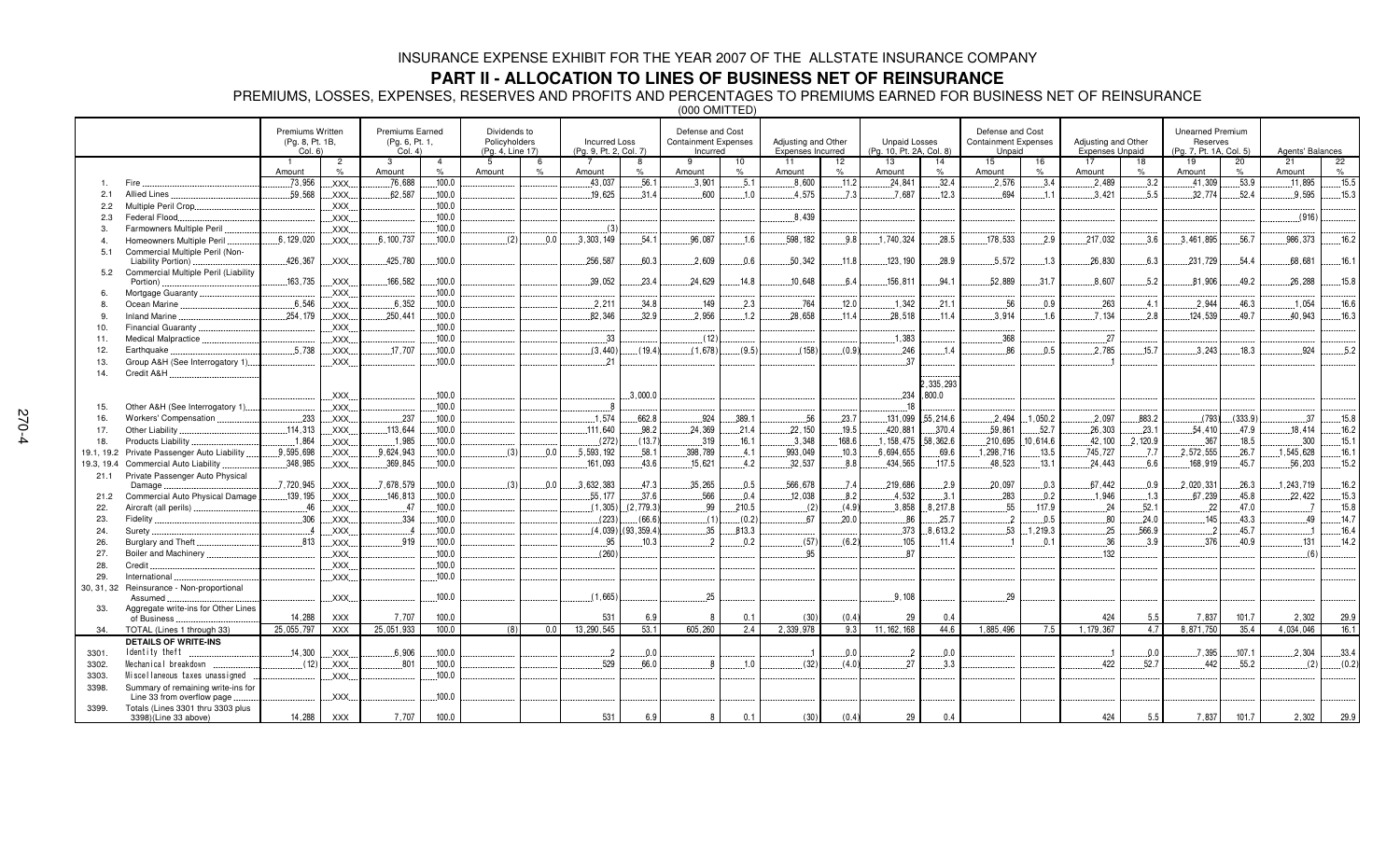### **PART II - ALLOCATION TO LINES OF BUSINESS NET OF REINSURANCE (continued)**

PREMIUMS, LOSSES, EXPENSES, RESERVES AND PROFITS AND PERCENTAGES TO PREMIUMS EARNED FOR BUSINESS NET OF REINSURANCE

(000 OMITTED)

|              |                                                                  | Commission and Brokerage<br>Expenses Incurred<br>(IEE Pt. 1, Line 2.8, Col. 2) |            | Taxes, Licenses &<br>Fees Incurred<br>(IEE Pt. 1. Line<br>20.5, Col. 4) |            | Other Acquisitions, Field<br>Supervision, and Collection<br>Expenses Incurred<br>(IEE Pt. 1. Line 25)<br>minus 2.8 Col. 2) |      | General Expenses Incurred<br>(IEE Pt. 1. Line 25, Col. 3) |            | Other Income Less Other<br>Expenses<br>(Pg. 4, Line 15)<br>minus Line 5) |                     | Pre-Tax Profit or Loss<br>Excluding All<br>Investment Gain |            | <b>Investment Gain</b><br>on Funds<br>Attributable to Insurance<br>Transactions |                   | Profit or Loss<br>Excluding<br>Investment Gain<br>Attributable to<br>Capital and Surplus |                      | <b>Investment Gain</b><br>Attributable to<br>Capital and Surplus |                    | <b>Total Profit or Loss</b> |                        |
|--------------|------------------------------------------------------------------|--------------------------------------------------------------------------------|------------|-------------------------------------------------------------------------|------------|----------------------------------------------------------------------------------------------------------------------------|------|-----------------------------------------------------------|------------|--------------------------------------------------------------------------|---------------------|------------------------------------------------------------|------------|---------------------------------------------------------------------------------|-------------------|------------------------------------------------------------------------------------------|----------------------|------------------------------------------------------------------|--------------------|-----------------------------|------------------------|
|              |                                                                  | 23<br>Amount                                                                   | 24<br>$\%$ | 25<br>Amount                                                            | 26<br>$\%$ | 27<br>Amount                                                                                                               | 28   | 29<br>Amount                                              | 30<br>$\%$ | 31<br>Amount                                                             | 32<br>$\frac{9}{6}$ | 33<br>Amount                                               | 34<br>$\%$ | 35<br>Amount                                                                    | 36                | 37<br>Amount                                                                             | 38<br>$O_{\Lambda}$  | 39<br>Amount                                                     | 40<br>$\%$         | 41<br>Amount                | 42<br>$\%$             |
|              | Fire                                                             | .9.139                                                                         | .11.9      | .3,699                                                                  | .4.8       | .3.184                                                                                                                     | .4.2 | 4.419                                                     | .5.8       | 574                                                                      | .0.7                | .1.284                                                     | .1.7       | .5.718                                                                          | .7.5              | .7.001                                                                                   | .9.1                 | .7.550                                                           | 9.8                | 14.551                      | .19.0                  |
| 2.1          | Allied Lines.                                                    | 5.372                                                                          | .8.6       | 1.925                                                                   | 3.1        | 3.447                                                                                                                      | 5.5  | 2.433                                                     | 3.9        | 551                                                                      | 0.9                 | 25.162                                                     | 40.2       | .3.302                                                                          | 5.3               | 28.464                                                                                   | 45.5                 | 5.381                                                            | 8.6                | 33.845                      | 54.1                   |
| 2.2          | Multiple Peril Crop                                              |                                                                                |            |                                                                         |            |                                                                                                                            |      |                                                           |            |                                                                          |                     |                                                            |            |                                                                                 |                   |                                                                                          |                      |                                                                  |                    |                             |                        |
| 2.3          | Federal Flood.                                                   | (219)                                                                          |            | .1,331                                                                  |            | (12, 595)                                                                                                                  |      | (12,421)                                                  |            | $\overline{\phantom{a}}$                                                 |                     | .15,467                                                    |            | .17                                                                             |                   | .15,484                                                                                  |                      | (21)                                                             |                    | 15,463                      |                        |
| -3.          | Farmowners Multiple Peril                                        |                                                                                |            |                                                                         |            |                                                                                                                            |      |                                                           |            |                                                                          |                     |                                                            |            |                                                                                 |                   |                                                                                          |                      |                                                                  |                    |                             |                        |
|              | Homeowners Multiple Peril                                        | 787,271                                                                        | .12.9      | 154.261                                                                 | 2.5        | .397,727                                                                                                                   | 6.5  | 236.823                                                   | 3.9        | .50.012                                                                  | 0.8                 | .577,251                                                   | .9.5       | .412.842                                                                        | 6.8               | .990,093                                                                                 | 16.2                 | 583.216                                                          | 9.6                | .1,573,310                  | .25.8                  |
| 5.1          | Commercial Multiple Peril (Non-<br>Liability Portion)            | .52.870                                                                        | .12.4      | .11,556                                                                 | .2.7       | .24.857                                                                                                                    | .5.8 | 24.344                                                    | 5.7        | .3,241                                                                   | 0.8                 | .5.857                                                     | .1.4       | .30,597                                                                         | .7.2              | .36,454                                                                                  | .8.6                 | .41,070                                                          | .9.6               | .77,524                     | 18.2                   |
| 5.2          | Commercial Multiple Peril (Liability                             |                                                                                |            |                                                                         |            |                                                                                                                            |      |                                                           |            |                                                                          |                     |                                                            |            |                                                                                 |                   |                                                                                          |                      |                                                                  |                    |                             |                        |
|              | Portion)                                                         | .20.217                                                                        | .12.1      | 4,943                                                                   | 3.0        | 8.157                                                                                                                      | 4.9  | 9.930                                                     | 6.0        | .797                                                                     | 0.5                 | 49.803                                                     | 29.9       | .27.647                                                                         | 16.6              | 77.449                                                                                   | 46.5                 | 21,786                                                           | .13.1              | .99,235                     | .59.6                  |
|              | Mortgage Guaranty                                                |                                                                                |            |                                                                         |            |                                                                                                                            |      |                                                           |            |                                                                          |                     |                                                            |            |                                                                                 |                   |                                                                                          |                      |                                                                  |                    |                             |                        |
| <sup>8</sup> | Ocean Marine                                                     | .757                                                                           | .11.9      | .128                                                                    | .2.0       | .458                                                                                                                       | .7.2 | .520                                                      | .8.2       | .98                                                                      | .1.5                | 1,463                                                      | .23.0      | .296                                                                            | .4.7              | .1,759                                                                                   | .27.7                | .531                                                             | .8.4               | .2,291                      | .36.1                  |
|              | <b>Inland Marine</b>                                             | 39.348                                                                         | .15.7      | 6.149                                                                   | 2.5        | 12.240                                                                                                                     | 4.9  | 10.567                                                    | 4.2        | 1.771                                                                    | 0.7                 | 69.950                                                     | 27.9       | 10.177                                                                          | 41                | 80.127                                                                                   | 32.0                 | 20.825                                                           | 8.3                | 100.952                     | 40.3                   |
| 10.          | Financial Guaranty                                               |                                                                                |            |                                                                         |            |                                                                                                                            |      |                                                           |            |                                                                          |                     |                                                            |            |                                                                                 |                   |                                                                                          |                      |                                                                  |                    |                             |                        |
| 11.          | Medical Malpractice.                                             |                                                                                |            |                                                                         |            |                                                                                                                            |      |                                                           |            |                                                                          |                     | (21)                                                       |            | .218                                                                            |                   | 198                                                                                      |                      | .84                                                              |                    | .282                        |                        |
| 12.          | Earthquake                                                       | .672                                                                           | 3.8        | (967)                                                                   | (5.5)      | .357                                                                                                                       | .2.0 | .885                                                      | .5.0       |                                                                          | 0.0                 | .22,041                                                    | .124.5     | 1,376                                                                           | 7.8               | 23,418                                                                                   | 132.3                | 1,552                                                            | 8.8                | .24,969                     | .141.0                 |
| 13.          | Group A&H (See Interrogatory 1)                                  |                                                                                |            |                                                                         |            |                                                                                                                            |      |                                                           |            |                                                                          |                     | (21)                                                       |            |                                                                                 |                   | (17)                                                                                     |                      |                                                                  |                    | (16)                        |                        |
| 14.          | Credit A&H                                                       |                                                                                |            |                                                                         |            |                                                                                                                            |      |                                                           |            |                                                                          |                     |                                                            | (2,900.0)  | .26                                                                             | 257.880.0<br>0.00 |                                                                                          | 257.877.1<br>26 00.0 |                                                                  | 99.410.00<br>100.0 |                             | 357, 287, 1<br>36 00.0 |
| 15.          | Other A&H (See Interrogatory 1)                                  |                                                                                |            |                                                                         |            |                                                                                                                            |      |                                                           |            |                                                                          |                     | (8)                                                        |            |                                                                                 |                   | (7)                                                                                      |                      |                                                                  |                    | (6)                         |                        |
| 16.          | Workers' Compensation                                            |                                                                                |            | .57                                                                     | 24.2       |                                                                                                                            |      | ×                                                         | 0.4        | (1)                                                                      | (0.4)               | (2,376)                                                    | 1,000.6    | 15,239                                                                          | 6.418.2           | 12,863                                                                                   | .5,417.6             | .5,855                                                           | .2,466.1           | 18,719                      | 7,883.7                |
| 17.          | Other Liability                                                  | .13,922                                                                        | .12.3      | .2.130                                                                  | .1.9       | .6,097                                                                                                                     | .5.4 | .7.486                                                    | 6.6        | 464                                                                      | .0.4                | (73, 685)                                                  | (64.8)     | .56,311                                                                         | .49.6             | (17, 374)                                                                                | $$ (15.3)            | .29.137                                                          | .25.6              | .11,763                     | .10.4                  |
| 18.          | Products Liability.                                              | .258                                                                           | .13.0      | .36                                                                     | .1.8       | .79                                                                                                                        | .4.0 | 139                                                       | .7.0       |                                                                          |                     | (1, 922)                                                   | (96.8)     | 160, 198                                                                        | .8,070.6          | .158,276                                                                                 | 7.973.8              | .61,867                                                          | .3,116.8           | .220, 143                   | .11,090.6              |
| 19.1, 19.2   | Private Passenger Auto Liability.                                | .1, 142, 255                                                                   | .11.9      | .251,024                                                                | 2.6        | .584,591                                                                                                                   | 6.1  | 501.690                                                   | 5.2        | 89.634                                                                   | 0.9                 | .249,991                                                   | .2.6       | .1,011,259                                                                      | 10.5              | .1,261,250                                                                               | .13.1                | 953.034                                                          | 9.9                | 2,214,284                   | 23.0                   |
| 19.3, 19.4   | Commercial Auto Liability                                        | .39.247                                                                        | .10.6      | .9.637                                                                  | 2.6        | .11,287                                                                                                                    | 3.1  | .30.461                                                   | 8.2        | .1.414                                                                   | 0.4                 | .71,378                                                    | .19.3      | .66.462                                                                         | .18.0             | .137,841                                                                                 | .37.3                | 49.632                                                           | .13.4              | .187.473                    | .50.7                  |
| 21.1         | Private Passenger Auto Physical                                  |                                                                                |            |                                                                         |            |                                                                                                                            |      |                                                           |            |                                                                          |                     |                                                            |            |                                                                                 |                   |                                                                                          |                      |                                                                  |                    |                             |                        |
|              | Damage                                                           | .910,661                                                                       | .11.9      | .210,065                                                                | 2.7        | 457,027                                                                                                                    | 6.0  | 416,212                                                   | 5.4        | 74,796                                                                   | .1.0                | 1,525,087                                                  | 19.9       | .68,005                                                                         | 0.9               | .1,593,092                                                                               | 20.7                 | 472,574                                                          | 6.2                | 2,065,666                   | 26.9                   |
| 21.2         | Commercial Auto Physical Damage                                  | 15,801                                                                         | .10.8      | .3,369                                                                  | .2.3       | .4,707                                                                                                                     | 3.2  | .13,476                                                   | .9.2       | .610                                                                     | 0.4                 | .42,289                                                    | .28.8      | .4.140                                                                          | .2.8              | .46,429                                                                                  | .31.6                | .11,167                                                          | .7.6               | .57,596                     | .39.2                  |
| 22.          | Aircraft (all perils).                                           |                                                                                | .11.1      |                                                                         | .2.4       |                                                                                                                            | 6.9  |                                                           | .5.5       |                                                                          |                     | .1,243                                                     | .647.7     | .528                                                                            | .1.124.8          | .1.771                                                                                   | .3,772.5             | .207                                                             | 440.2              | .1,978                      | .4,212.7               |
| 23.          | Fidelity                                                         | 37                                                                             | $.11.2$    | - 8                                                                     | 2.5        | 11                                                                                                                         | 3.4  | 19                                                        | 5.8        | (1)                                                                      | (0.3)               | 414                                                        | 123.7      | .30                                                                             | 9.1               | .444                                                                                     | 132.8                | 33                                                               | .10.0              | 477                         | 142.8                  |
| 24.          | Surety                                                           |                                                                                |            |                                                                         |            |                                                                                                                            |      |                                                           |            |                                                                          |                     | 4.008                                                      | 92.646.1   | .394                                                                            | .9.109.8          | .4.402                                                                                   | 101.755.9            | .152                                                             | 3.516.4            | 4.554                       | 105, 272.3             |
| 26.          | Burglary and Theft                                               | .84                                                                            | .9.1       | .10                                                                     | 1.1        | .51                                                                                                                        | 5.6  | .40                                                       | 4.3        | (2)                                                                      | (0.2)               | 692                                                        | .75.4      | .45                                                                             | 4.9               | .738                                                                                     | .80.3                | .76                                                              | 8.2                | .813                        | .88.5                  |
| 27.          | Boiler and Machinery                                             | (155)                                                                          |            | .46                                                                     |            | .66                                                                                                                        |      | 125                                                       |            |                                                                          |                     | 85                                                         |            | $-25$                                                                           |                   | 109                                                                                      |                      |                                                                  |                    | .119                        |                        |
| 28.          | Credit.                                                          | (68)                                                                           |            | 162                                                                     |            |                                                                                                                            |      |                                                           |            |                                                                          |                     | (98)                                                       |            |                                                                                 |                   | (98)                                                                                     |                      |                                                                  |                    | (98)                        |                        |
| 29.          | International                                                    |                                                                                |            |                                                                         |            |                                                                                                                            |      |                                                           |            |                                                                          |                     |                                                            |            |                                                                                 |                   |                                                                                          |                      |                                                                  |                    |                             |                        |
| 30, 31, 32   | Reinsurance - Non-proportional<br>Assumed                        |                                                                                |            |                                                                         |            |                                                                                                                            |      |                                                           |            |                                                                          |                     | .1.641                                                     |            | .1.200                                                                          |                   | .2.840                                                                                   |                      | 462                                                              |                    | 3.303                       |                        |
| 33.          | Aggregate write-ins for Other Lines<br>of Business               | 135                                                                            | 1.7        | 351                                                                     | 4.5        | 87                                                                                                                         | 1.1  | (2)                                                       | 0.0        | 10                                                                       | 0.1                 | 6,639                                                      | 86.1       | 24,438                                                                          | 317.1             | 31,076                                                                                   | 403.2                | (21, 494)                                                        | (278.9)            | 9,582                       | 124.3                  |
| 34.          | TOTAL (Lines 1 through 33)                                       | 3.037.608                                                                      | 12.1       | 659.920                                                                 | 2.6        | 1.501.842                                                                                                                  | 6.0  | 1.247.150                                                 | 5.0        | 223.978                                                                  | 0.9                 | 2.593.617                                                  | 10.4       | 1.900.497                                                                       | 7.6               | 4,494,114                                                                                | 17.9                 | 2.244.699                                                        | 9.0                | 6.738.813                   | 26.9                   |
|              | <b>DETAILS OF WRITE-INS</b>                                      |                                                                                |            |                                                                         |            |                                                                                                                            |      |                                                           |            |                                                                          |                     |                                                            |            |                                                                                 |                   |                                                                                          |                      |                                                                  |                    |                             |                        |
| 3301.        | Identity theft                                                   | .137                                                                           | .2.0       | .22                                                                     | .0.3       | 87                                                                                                                         | .1.3 | (208)                                                     | (3.0)      | 10                                                                       | .0.1                | .6,875                                                     | .99.6      | .418                                                                            | .6.1              | .7,293                                                                                   | .105.6               | .563                                                             | .8.2               | .7,856                      | .113.8                 |
| 3302.        | Mechanical breakdown                                             | (2)                                                                            | (0.2)      |                                                                         |            |                                                                                                                            |      | 205                                                       | .25.6      |                                                                          |                     | .92                                                        | .11.5      | .23,582                                                                         | .2.942.9          | .23,674                                                                                  | .2.954.4             | (22,600)                                                         | (2,820.4)          | .1,074                      | 134.0                  |
| 3303.        | Miscellaneous taxes unassigned                                   |                                                                                |            | .329                                                                    |            |                                                                                                                            |      |                                                           |            |                                                                          |                     | (329)                                                      |            | 438                                                                             |                   | .109                                                                                     |                      | 543                                                              |                    | 652                         |                        |
| 3398.        | Summary of remaining write-ins for<br>Line 33 from overflow page |                                                                                |            |                                                                         |            |                                                                                                                            |      |                                                           |            |                                                                          |                     |                                                            |            |                                                                                 |                   |                                                                                          |                      |                                                                  |                    |                             |                        |
| 3399.        | Totals (Lines 3301 thru 3303 plus<br>3398)(Line 33 above)        | 135                                                                            | 1.7        | 351                                                                     | 4.5        | 87                                                                                                                         | 1.1  | (2)                                                       | 0.0        | 10                                                                       | 0.1                 | 6,639                                                      | 86.1       | 24,438                                                                          | 317.1             | 31,076                                                                                   | 403.2                | (21, 494)                                                        | (278.9)            | 9,582                       | 124.3                  |

NOTE: THE ALLOCATION OF INVESTMENT INCOME FROM CAPITAL AND SURPLUS BY LINE OF BUSINESS MAY NOT ACCURATELY REFLECT THE PROFITABILITY OF A PARTICULAR LINE FOR USE IN THE RATE MAKING PROCESS.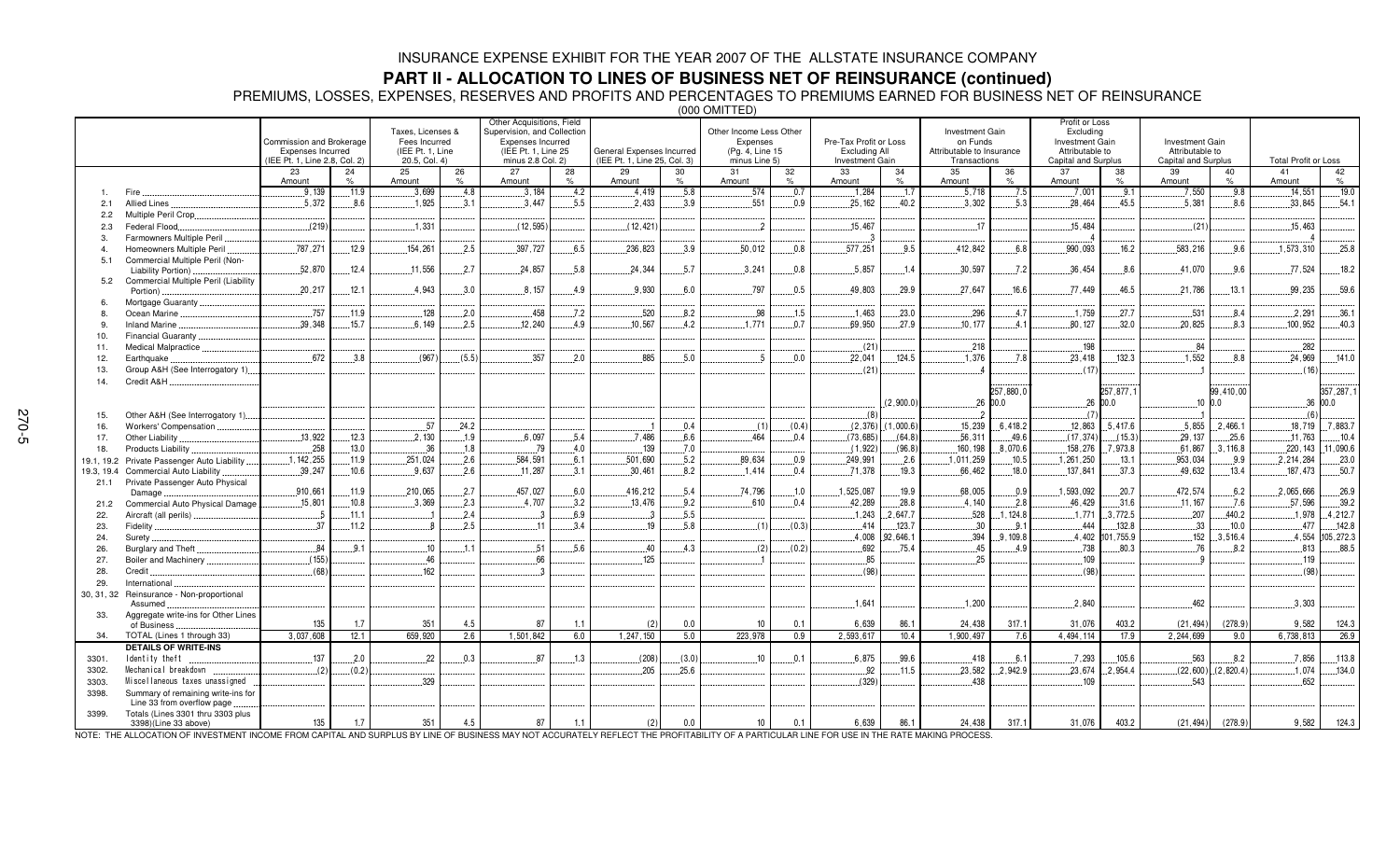### **PART III - ALLOCATION TO LINES OF DIRECT BUSINESS WRITTEN**

PREMIUMS, LOSSES, EXPENSES, RESERVES AND PROFITS, AND PERCENTAGES TO PREMIUMS EARNED FOR DIRECT BUSINESS WRITTEN

(000 OMITTED) Premiums Written Pg. 8, Pt. 1B, Col. 1) Premiums Earned Sch. T, Line 59, Col. 3) Dividendsto Policyholders Incurred Loss (Sch. T, Line 59, Col. 6) Defense and Cost Containment Expenses IncurredAdjusting and Other Expenses Incurred Unpaid Losses (Sch. T, Line 59, Col. 7) Defense and Cost Containment Expenses **Unpaid** Adjusting and Other Expenses Unpaid Unearned PremiumReservesAgents' Balances 1 Amount 2 %3 Amount4 % $100.0$ 5 Amount %7 Amount 8%60.4 9 Amount 10%11 Amount 12%13 Amount 14 %23.5 15 Amount 16 %17 Amount 18 %19 Amount 20 %48.9  $21$  Amount 22  $\mathsf{o}/\mathsf{s}$  $(10.4)$ 1. Fire - $.32,688$  XXX  $.33,703$  - $.20,358$  $.530$  $.1.6$  -  $7.8$  $7,918$ .189  $.0.6$  $.1,654$  $.4.9$  $.16,496$  $(3, 495)$ 2.1 Allied Lines XXX -  $100.0$  $.7.442$  $.37.$ 1 -8 L.........0.1 1 L...............2,421 - -  $.13.8$ 359  $1.8$  - -.7  $.9.632$ 2 L.......48.0  $(2,071)$ , 071) […….( 10.3) 2.2 Multiple Peril Crop XXX  $.100.0$ 2.3Federal Flood.. 63,628 XXXX.... ............249,823 3 L......100.0 55.188 2.1  $.8.439$  $.3.4$  ---- 1 L.......8.9 .137,841  $.55.2$  -  $(11.3)$ 3. Farmowners Multiple Peril XXX  $.100.0$ ö 4.. Homeowners Multiple Peril ............................3,2  $.3.276.752$  XXX $.3.343.603$  -5 - 49.2  $.50.591$  $.1.5$  -  $.9.9$  $.1.015.900$  $.30.4$  $.104.862$ 2 L. . . . . . . 3.1  $.144.330$  $43$ 3 ........1,682,264 4 L.......50.3  $(350.351)$  $.110.5$ 5.1 Commercial Multiple Peril (Non-Liability Portion) XXX   $.100.0$ 188,757  $.50.$  - 41,737  $.11.1$ 109,476 9.1 4,972 -  $6!$  $.176,907$  $.47.0$  -- $|$ .......(10.2) 5.2 Commercial Multiple Peril (Liability Portion) 
 XXX   $.100.0$ 35,095 4.0 -   $.15.8$  $.10.188$  $.7.0$ 150,067 .5 .51,060  $.34.9$  $.8,336$ 5.7 .67,789  $.46.3$  $(14, 840)$  $(10.1)$ 6. Mortgage Guaranty XXX  $.100.0$  $\overline{0}$ 8. Ocean Marine - $.2,801$   $\quad$  XXX. 3.035 - 37  $1.2$ 500 16.5 144  $4.8$   $0.2$ 2 L................208 --7 L.......40.4  $(300)$  $(9.9)$ 9. Inland Marine -1,929 XXX -  $100.0$ 38.708  $30.6$ 693  $0.5$ 19.096  $15.1$ 10,979 8.7 - 1 L.........0.2  $.5,872$  $\Delta$ 6 58.146  $.46.0$  $(13,026)$ 6) [……(10.3) 10. Financial Guaranty XXX  $100.0$  $\overline{0}$ 11. Medical Malpractice XXX - 12.Earthquake .727 XXX $.10.052$ 2 L......100.0  $(3.536)$  $(35.2)$  $(1.761)$   $(17.5)$  $(215)$ .2).........(2 - $.2.554$ 5.4  $.1.573$  $.15.$  -- $|$ .........(2.9) 13. Group A&H (See Interrogatory 1) XXX 0 14. Credit A&H XXX 870.563 , 500.0 15. Other A&H (See Interrogatory 1) XXX  $100<sub>0</sub>$  $\overline{0}$ 16. Workers'Compensation XXX -1 292 2 L......783.0 378 29.3 100 60.8 76.801 46.551. 1  $1.431$ 867 1 1 549 938  $(107)$ 17. Other Liability  XXX - $.76, 204$ 4 L......100.0  $.86,085$  $113($  $.9,811$  $12.9$  $.19.390$ 5.4 - 4 -8 L.......63.3 3 L............21,194 L.........2 7.8 35.848 47.0 -- $|$ .......(10.4) 18. Products Liability  XXX 
-2 L......100.0  $(31.638)$ 1.612.6 -   $(1.087.9)$  5.746 92.9 991.019 .0 303.916 15.490.6 6 L…………27,288 837 .7  $(197)$  $(10.0)$ 19.1, 19.2 Private Passenger Auto Liability ................4,094,872 XXXX... L...... 4,218, 190 L......100.  $100.0$  -2.331.912 2 L........55.3 3 <u>| . . . . . . . . .</u>167 , 236 6 L........4.0 373.778 8.9 4.499.860  $106.7$ 7 L………775,622 2 L.......18.4 - -.6  $.1,009,751$ 3.9  $(437.824)$ 4) [……(10.4) 19.3, 19.4 Commercial Auto Liability -221.879 XXX -- 100.0 -  49.9 10.909 4.8 -  $92$  - 106.2 - - $120$  $.15,785$  $70$  $.107,567$ 47.6 6 L...........(23,72 3) [……(10.5) 21.1 Private Passenger Auto Physical Damage - $3.250.050$  XXX X.... L.......3,307, 123 3 L......100.0 1.379.596  $41.$  $.13.142$ 2 L........0.4 --  $.7.0$  -  $.1.6$  -6 L.........0.2 43.483  $1$ : 776,541 3.5  $(347.496)$  $(10.5)$ 21.2Commercial Auto Physical Damage  XXX -6 L......100.0  $33.133$  $-39.2$ 355  $0.4$  $6.992$ 2 L.........8.3 -  $3.3$  $.167$  $0.2$  -4 L..........1.5 40.133 47.4  $(8.857)$  $(10.5)$ 22. Aircraft (all perils)  XXX   $100.0$  - $(2.3)$   $0.7$  -.7 - $-22$ 2 L.......47.1 23. Fidelity XXX   $100.0$   $.1.8$  $(2)$  $(0.6)$ 67 0.1 33  $9.8$  -2 L........0.5 79 3.5 145 43.3  $(33)$  $(9.9)$ 24. Surety  XXX   $100.0$   $(4.1)$  (1.1) 330.8 16 361. 4 -2 L......46.0 26. Burglary and Theft XXX  $100.0$   $10.3$  $(1)$   $(0.1)$  $(57)$   $(6)$ 95  $11.1$  2  $4.2$  344  $40.2$  $(80)$  $(9.4)$ 27. Boiler and Machinery  XXX -1.729 9 L......100.0 -2 L........9.9  $0.0$ 93  $54$   -2 L..................... L.........0.0 130  $7<sup>i</sup>$ 769 44.5  $(175)$  $(10.1)$ 28. Credit XXX 29. International XXX33. Aggregate write-ins for Other Lines of Business -4 257 XXX2 855 ,855 100.0 0 17.  $178$ 8 7 0.  $^{\circ}$  $(16)$   $(0.6)$ 6) 27 7 1.0 0 13.  $13.8$ 8 2.588 90.  $906$  $(455)$  $(15.9)$ 34. TOTAL (Lines 1 through 33) 
 XXX -, 229, 709 | 100.  $100.0$ 5,899,955 48.2 2 254,991 2 .1 1,074,049 88 7,456,768  $61.0$  $0 \quad 1,324,128$ 8 10.8 833,325 5 6.8 8 4, 126, 423 3 33.7 7 (1,277,588) (10.  $(10.4)$ **DETAILS OF WRITE-INS** 3301.ldentity theft ... 4.268 XXX -, 101 .......100.0 0  $0.0$   $0.0$  $.2.167$  - $(456)$ 1.7) 3302. ! - $(12)$  XXX  $.754$  $.100.0$  1  $.1.0$  -7 L........3.5 - - - - 3303. " #" \$" #""% XXX  $.100.0$ 3398. Summary of remaining write-ins for Line 33 from overflow page XXX 0 3399. Totals (Lines 3301 thru 3303 plus  $3398)$ (Line 33 above) 4,257 7 XXX 2 ,855 100.0 0 17.  $17.8$ 8 7 0.  $0.3$  $(16)$   $(0.6)$ 6) 27 7 | 1.0 0 13. 13.8 8 2,588 90. 90.6  $(455)$  $(15.9)$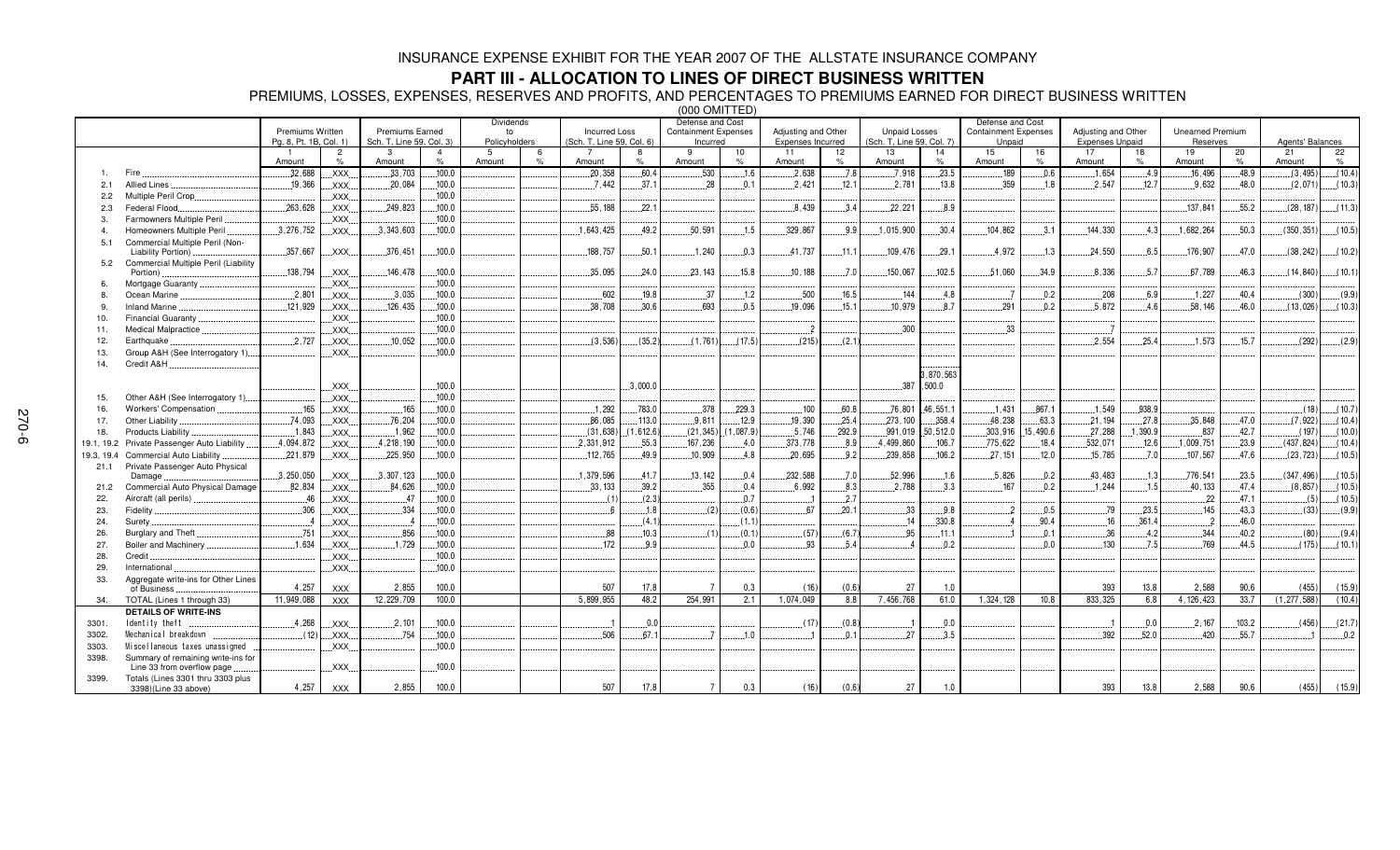### **PART III - ALLOCATION TO LINES OF DIRECT BUSINESS WRITTEN (continued)**

PREMIUMS, LOSSES, EXPENSES, RESERVES AND PROFITS, AND PERCENTAGES TO PREMIUMS EARNED FOR DIRECT BUSINESS WRITTEN

(000 OMITTED)

|                |                                                                                                                        |                          |            |                   |         | Other Acquisitions, Field   |            |                           |            |                   |                  |                          |            |
|----------------|------------------------------------------------------------------------------------------------------------------------|--------------------------|------------|-------------------|---------|-----------------------------|------------|---------------------------|------------|-------------------|------------------|--------------------------|------------|
|                |                                                                                                                        | Commission and Brokerage |            | Taxes. Licenses & |         | Supervision, and Collection |            |                           |            | Other Income Less |                  | Pre-Tax Profit or Loss   |            |
|                |                                                                                                                        | <b>Expenses Incurred</b> |            | Fees Incurred     |         | Expenses Incurred           |            | General Expenses Incurred |            | Other Expenses    |                  | Excluding All Investment |            |
|                |                                                                                                                        | 23<br>Amount             | 24<br>$\%$ | 25<br>Amount      | 26<br>% | 27<br>Amount                | 28<br>$\%$ | 29<br>Amount              | 30<br>$\%$ | 31<br>Amount      | 32<br>$\%$       | 33<br>Amount             | 34<br>$\%$ |
|                | Fire.                                                                                                                  | .3,802                   | .11.3      | .828              | .2.5    | .2,226                      | 6.6        | .1,870                    | .5.5       | .426              | .1.3             | .1,878                   | .5.6       |
| 1.<br>2.1      | Allied Lines                                                                                                           | 2.261                    | 11.3       | 494               | 2.5     | .1,320                      | 6.6        | 1.129                     | 5.6        | 216               | 1.1              | 5.205                    | 25.9       |
| 2.2            |                                                                                                                        |                          |            |                   |         |                             |            |                           |            |                   |                  |                          |            |
|                | Federal Flood.                                                                                                         | (219)                    | (0.1)      | 1.331             | 0.5     | (12, 595)                   | (5.0)      | (12, 421)                 | (5.0)      | $\overline{2}$    | 0.0              | 210.102                  | .84.1      |
| 2.3<br>3       | Farmowners Multiple Peril                                                                                              |                          |            |                   |         |                             |            |                           |            |                   |                  |                          |            |
| $\overline{4}$ | Homeowners Multiple Peril                                                                                              | .368,949                 | .11.0      | .73,943           | .2.2    | .208, 389                   | 6.2        | .92,284                   | .2.8       | .31,479           | 0.9              | .607,635                 | 18.2       |
| 5.1            |                                                                                                                        | .41,165                  | .10.9      | 9.493             | .2.5    | .19,767                     | .5.3       | .19,643                   | .5.2       | .2,848            | 0.8              | .57.497                  | .15.3      |
| 5.2            | Commercial Multiple Peril (Liability Portion)                                                                          | .17,911                  | 12.2       | 4.563             | .3.1    | .7,053                      | 4.8        | 8,926                     | 6.1        | .752              | 0.5              | 40,352                   | 27.5       |
|                |                                                                                                                        |                          |            |                   |         |                             |            |                           |            |                   |                  |                          |            |
|                | Ocean Marine <b>Maring Marine Marine Community</b> Contract to Marine Community Contract to Marine Community Community | 302                      | 9.9        | 53                | .1.7    | .204                        | 6.7        | .197                      | .6.5       | 42                | 1.4              | 1.183                    | 39.0       |
|                |                                                                                                                        |                          |            | 2.961             |         | 7.965                       | 6.3        |                           | 4.0        |                   | .1.0             |                          |            |
|                |                                                                                                                        | .13,772                  | .10.9      |                   | .2.3    |                             |            | .5,013                    |            | .1,240            |                  | .39,467                  | .31.2      |
| 10.            |                                                                                                                        |                          |            |                   |         |                             |            |                           |            |                   |                  |                          |            |
| 11.            |                                                                                                                        |                          |            |                   |         |                             |            |                           |            |                   |                  | (2)                      |            |
| 12.            | Earthquake                                                                                                             | 292                      | 2.9        | 59                | 0.6     | .205                        | 2.0        | 439                       | 4.4        | 17                | 0.2              | 14.586                   | .145.1     |
| 13.            |                                                                                                                        |                          |            |                   |         |                             |            |                           |            |                   |                  |                          |            |
| 14.            | Credit A&H                                                                                                             |                          |            |                   |         |                             |            |                           |            |                   |                  |                          | (2,900.0)  |
| 15.            | Other A&H (See Interrogatory 1)                                                                                        |                          |            |                   |         |                             |            |                           |            |                   |                  |                          |            |
| 16.            |                                                                                                                        |                          |            |                   |         |                             |            |                           |            |                   |                  | (1,605)                  | (973.1)    |
| 17.            | Other Liability                                                                                                        | 8,343                    | .10.9      | .1.882            | .2.5    | .4,610                      | .6.1       | .4,228                    | .5.5       | 245               | 0.3              | (57, 901)                | (76.0)     |
| 18.            |                                                                                                                        | .258                     | .13.1      | 36                | .1.8    | 79                          | .4.0       | .138                      | .7.0       |                   |                  | .48,688                  | .2,481.6   |
| 19.1, 19.2     |                                                                                                                        | 468.809                  | .11.1      | 124,920           | .3.0    | .277,270                    | .6.6       | 185,507                   | .4.4       | .44,316           | .1.1             | .333,074                 | .7.9       |
| 19.3, 19.4     | Commercial Auto Liability                                                                                              | 24,868                   | .11.0      | 5,467             | 2.4     | 6,927                       | 3.1        | 17,911                    | 7.9        | .757              | 0.3              | 27, 164                  | 12.0       |
| 21.1           | Private Passenger Auto Physical Damage                                                                                 | .368,658                 | .11.1      | .103,501          | .3.1    | .217,507                    | .6.6       | 163, 170                  | .4.9       | .37,097           | .1.1             | .866,057                 | 26.2       |
| 21.2           | Commercial Auto Physical Damage                                                                                        | 9.360                    | .11.1      | .2,091            | .2.5    | 2.734                       | .3.2       | .7.474                    | .8.8       | .326              | .0.4             | 22.814                   | .27.0      |
| 22.            |                                                                                                                        | $\sqrt{5}$               | $.11.2$    |                   | 2.4     | 12                          | 24.8       |                           | .5.5       |                   | 1.3              | .26                      | 56.3       |
| 23.            |                                                                                                                        | 38                       | 11.3       |                   | 2.5     |                             |            | 19                        | .5.7       |                   |                  | 198                      | .59.2      |
| 24.            | Surety                                                                                                                 |                          |            |                   |         |                             |            |                           |            |                   |                  | -5                       | 105.3      |
| 26.            |                                                                                                                        | 84                       | 9.8        | 15                | .1.8    | 51                          | 6.0        | 40                        | .4.6       |                   |                  | 636                      | .74.3      |
| 27.            |                                                                                                                        | 217                      | 12.5       | 46                | 2.7     | .66                         | 3.8        | .125                      | .7.2       | $\mathcal{P}$     | 0.1              | .1.013                   | .58.6      |
| 28.            | Credit.                                                                                                                |                          |            |                   |         |                             |            |                           |            |                   |                  | (3)                      |            |
| 29.            | International                                                                                                          |                          |            |                   |         |                             |            |                           |            |                   |                  |                          |            |
| 33.            | Aggregate write-ins for Other Lines of Business.                                                                       | 35                       | 1.2        | $\mathfrak{p}$    | 0.1     | 25                          | 0.9        | 116                       | 4.1        | 6                 | 0.2              | 2,184                    | 76.5       |
| 34.            | TOTAL (Lines 1 through 33)                                                                                             | 1,328,909                | 10.9       | 331,696           | 2.7     | 743,821                     | 6.1        | 495,811                   | 4.1        | 119,772           | $\overline{1.0}$ | 2,220,250                | 18.2       |
|                | <b>DETAILS OF WRITE-INS</b>                                                                                            |                          |            |                   |         |                             |            |                           |            |                   |                  |                          |            |
| 3301.          | Identity theft                                                                                                         | 37                       | .1.8       |                   |         | 25                          | 1.2        | (71)                      | (3.4)      | $\overline{4}$    | .0.2             | .2,130                   | .101.4     |
| 3302.          | Mechanical breakdown                                                                                                   | (2)                      | (0.2)      |                   |         |                             |            | 187                       | 24.8       |                   | 0.1              | .56                      | .7.4       |
| 3303.          | Miscellaneous taxes unassigned                                                                                         |                          |            | $\mathcal{P}$     |         |                             |            |                           |            |                   |                  | (2)                      |            |
| 3398.          | Summary of remaining write-ins for Line 33 from overflow page.                                                         |                          |            |                   |         |                             |            |                           |            |                   |                  |                          |            |
| 3399.          | Totals (Lines 3301 thru 3303 plus 3398)(Line 33 above)                                                                 | 35                       | 1.2        | $\overline{2}$    | 0.1     | 25                          | 0.9        | 116                       | 4.1        | 6                 | 0.2              | 2.184                    | 76.5       |
|                |                                                                                                                        |                          |            |                   |         |                             |            |                           |            |                   |                  |                          |            |